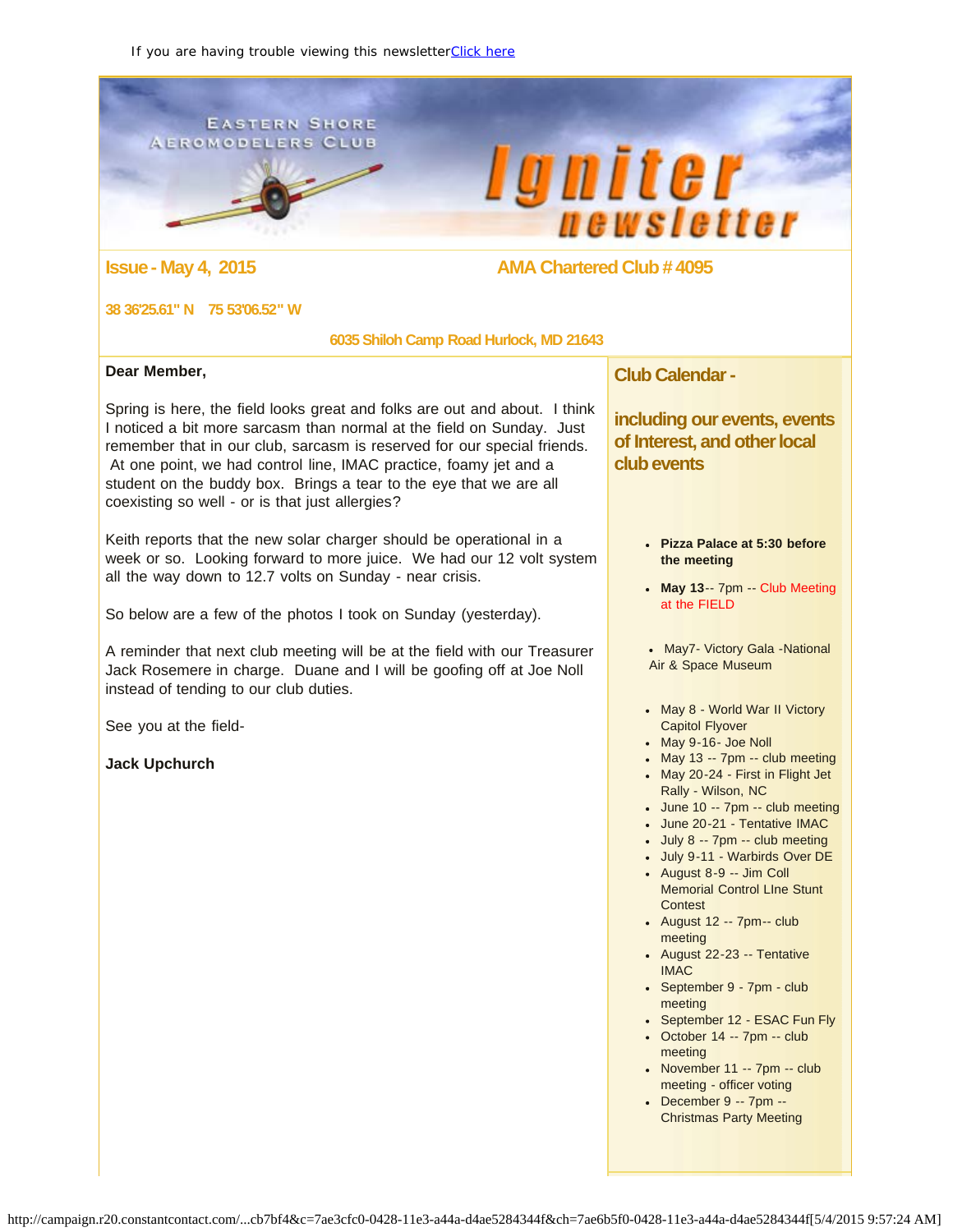

**the new pitts**



**byron detained by guard dog**

# **Happy Birthday to YOU !!!**

#### **We missed the April birthday last month, so are playing catch up**

Anthony Lane - April 15

Dave Dunker - May 24

### **Club Officer Contacts**

Pres/ Newsletter Editor Jack Upchurch 410-310-2007

V President Duane Lundahl 410-822-2486

Safety Officer George Fox 410-221-7584

Treasurer/ Membership Coordinator Jack Rosemere 410-330-4663

Instruction Coordinator Eric Johansen 410-463-0926

Field Marshall Skip Messick 443-521-2939

**Our local Hobby shop:** Members are encouraged to support our two local hobby stores:

Hobby Stop in Seaford.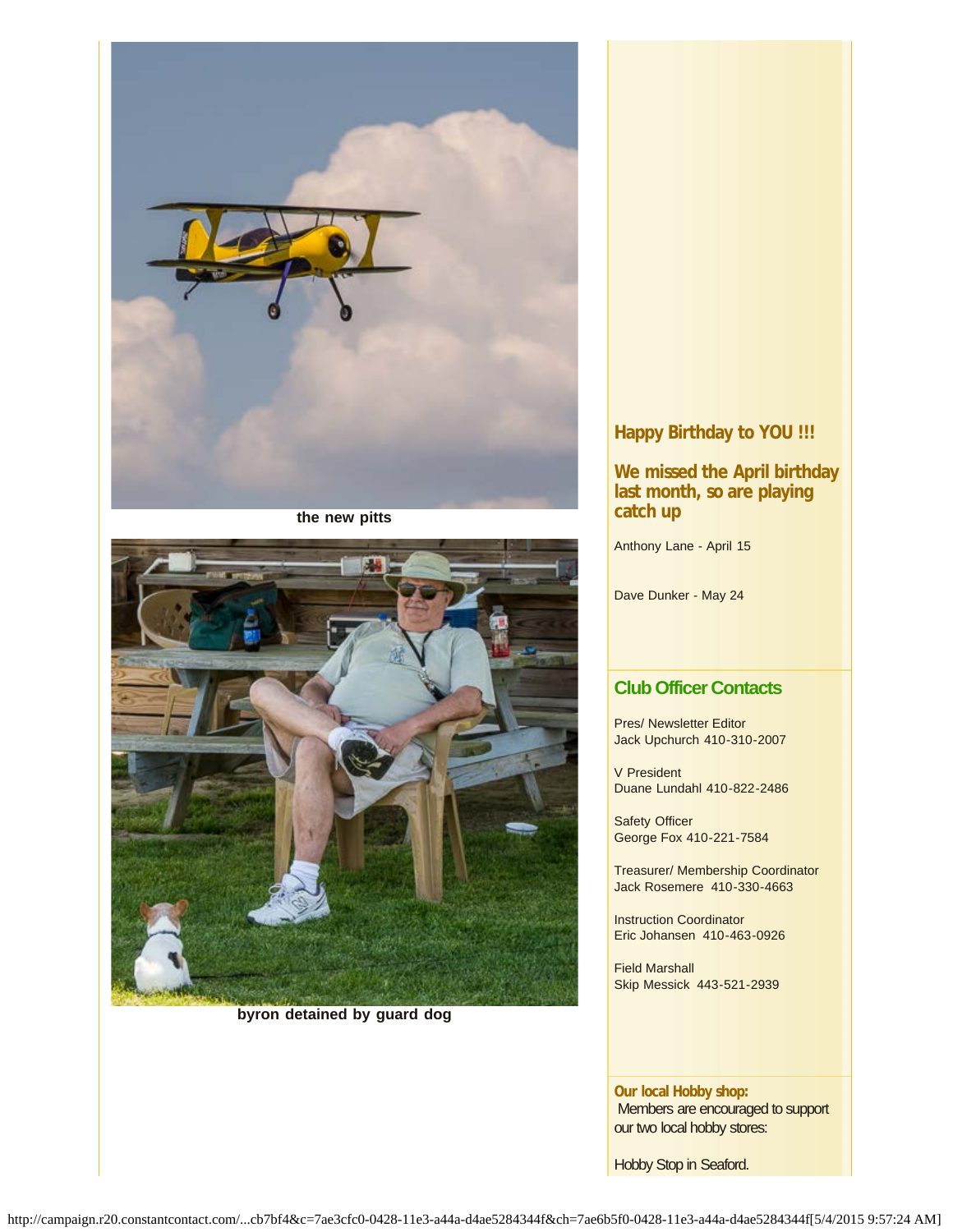

ace and jack



anthony

Hobby Town in Easton. Located at 106 Marlboro Ave, Easton (in the Ledo Pizza / Rita's strip)

410-822-7801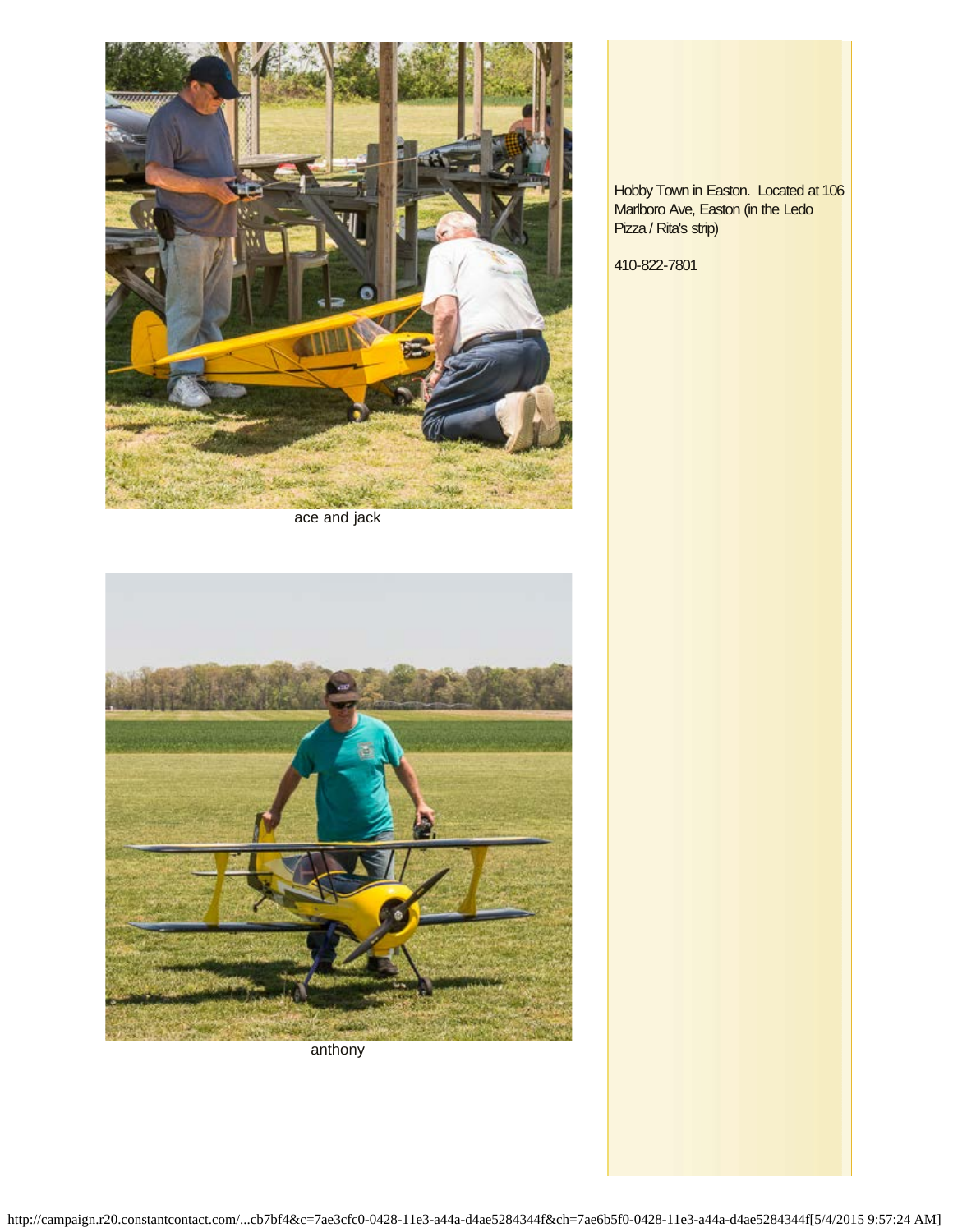

busy corner

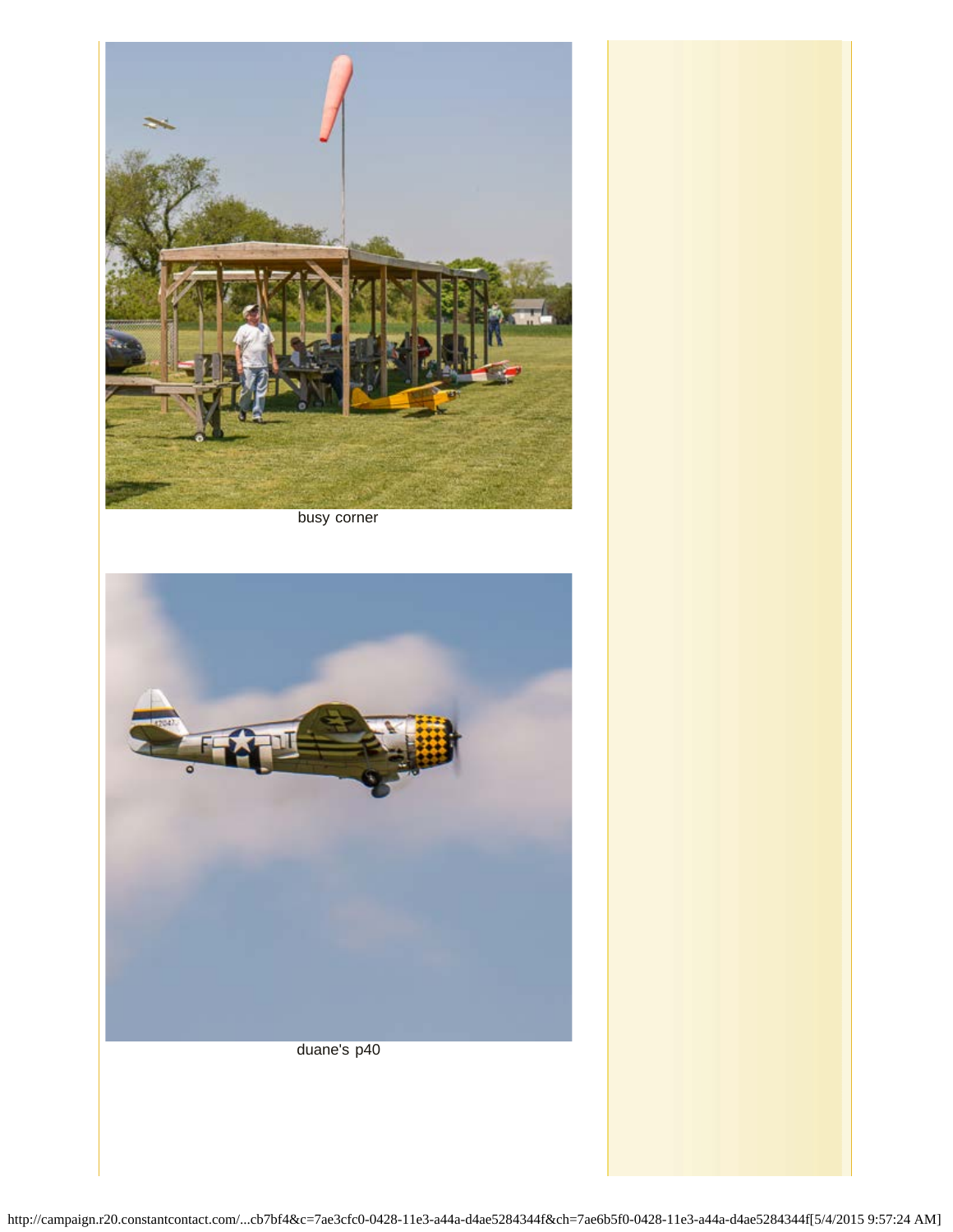

still kickin

# A meeting was called to order . . .

At 7 pm on April 8 in the Old Hurlock Train Station- due to rain, the field meeting was moved inside.

The Treasurer reported balances of \$2,000 in checking and \$3,035.87 in savings. Members paid up count is up to 44.

New members and visitors were welcomed. Eric indicated that he planned a couple of member friendly events for the Fun Fly.

With so much focus on the FAA and members needing to comment on the proposed rules, a new concern has emerged - State regulation. Members are encouraged to keep seeking to educate family and friends about safe flying, becoming AMA members and adhering to safety rules no matter where you fly.

Eric is interested in posting blog content of interest to Beginners on the new District IV website. He has been added to the list - the site is under construction but can be viewed at [http://www.ama-d4.org/](http://r20.rs6.net/tn.jsp?f=001eo0_8kL4GE_575Y1dkTF9nWk5djMiGLTXKTUGpOiOyQWmWMHQsmHvx-g7s3wcAvJ_pGcZgI7rmtM0dwRamKzCIV8YwqkOeUQVs0RsKtI-w17nfsvE6NiYFP1xXP5R6Unu4Oi2KqVtxD8vPIWoEM0QwvP9YsGx1b_v4XqmgkQvlc=&c=&ch=). It is hoped that this site will become a major source of information to those in our area. Check it out and let us know what you think.

There being no further business, the meeting was adjourned at 7:39 pm.

# About Eastern Shore Aeromodelers Club

We are an AMA chartered club, with membership open to those with an